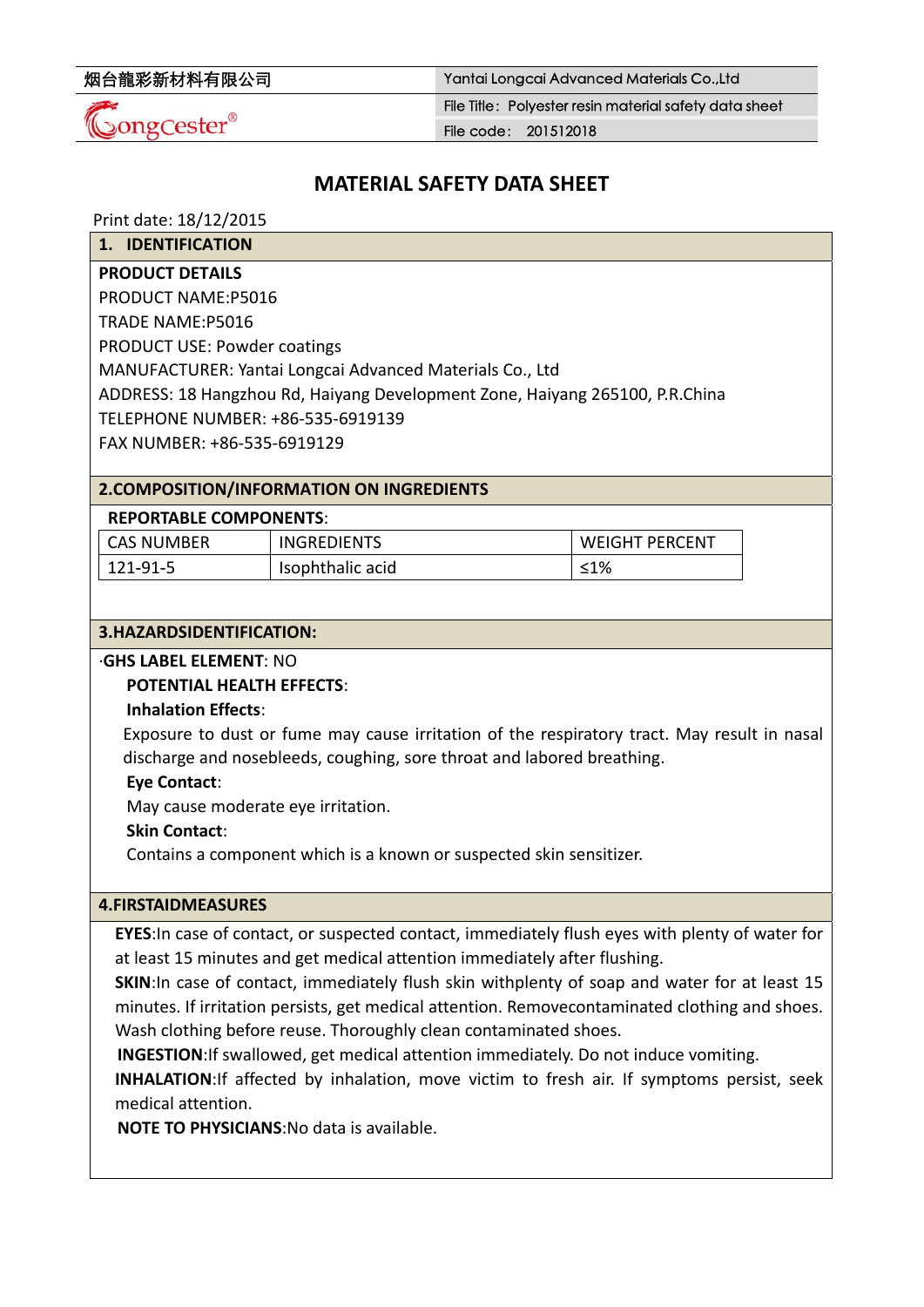# ುong $\mathsf{Cester}^\circ$

烟台龍彩新材料有限公司 Yantai Longcai Advanced Materials Co.,Ltd File Title: Polyester resin material safety data sheet File code: 201512018

# **5.FIRE FIGHTING MEASURES**

**EXTINGUISHING MEDIA**:Carbon dioxide, dry chemical, foam and / or water fog.

**FIREFIGHTING INSTRUCTIONS**:Water spray maybe ineffective. Water may be used to cool closed containers. If water is used, fog nozzles are preferable. However, when fighting chemical fires, self-contained breathing apparatus and protective clothing is recommended.

**UNUSUAL FIRE AND EXPLOSION HAZARD**:Dust control and good housekeeping are required. The dust in the air may ignite explosively. When exposed to extreme heat, it may produce harmful ingredients. Dust may also carry a static charge. Make sure equipment and personnel are grounded toavoid static discharge.

#### **6.ACCIDENTAL RELEASE MEASURES**

**SMALL SPILL**: Wear appropriate protective clothing to prevent skin contact.Wear appropriate respirator when ventilation is inadequate.Avoid breathing vapors of this product.Avoid contact with skin and eyes.Avoid all possible sources of ignition (spark or flame).Keep unnecessary people away from spill area.Clean up spills immediately.Absorb with liquid‐binding material (sand, diatomite, universal binders, or spill kit).Place in suitable clean, dry containers for disposal by approved methods.

**LARGE SPILL**: Do not clean‐up or dispose except under supervision of a specialist. Eliminate all ignition sources.For large spills dike spilled material or otherwise contain material to ensure runoff does not reach a waterway. Keep unnecessary people away from spill area.Follow company spill response procedures.Clean up spills immediately.Wear protective eyeglasses or chemical safety goggles and face protection.Contact lenses are not protection devices. Appropriate eye protection must be worn instead of, or in conjuction with contact lenses. Wear MSHA/NIOSH approved self-contained breathing apparatus or equivalent and full protective gear.Wear appropriate protective clothing to prevent skin contact.Place spilled material inan appropriate container for disposal.Dispose of according to all federal, state and local applicableregulations.

#### **7.HANDLING AND STORAGE**

**HANDLING AND STORAGE PRECAUTIONS**: Avoid contact with eyes, skin and clothing. Avoid breathing dust. Wash thoroughly after handling. Ground and bond containers when transferring material to prevent dust explosion. Minimize dust generation and accumulation.

**SUITABLE CONTAINER**:Checked all containers are clearly labeled and free from leaks.

**STORAGE INCOMPATIBILITY**:Avoid storage with oxidizers.

**STORAGE REQUIREMENTS**:Theresin should be stored in the original, unopened and undamaged containers in a dry place at storage temperatures between ‐6° and 90°F. Exposure to direct sunlight should be avoided.

#### **8.EXPOSURE CONTROLS/PERSONAL PROTECTION**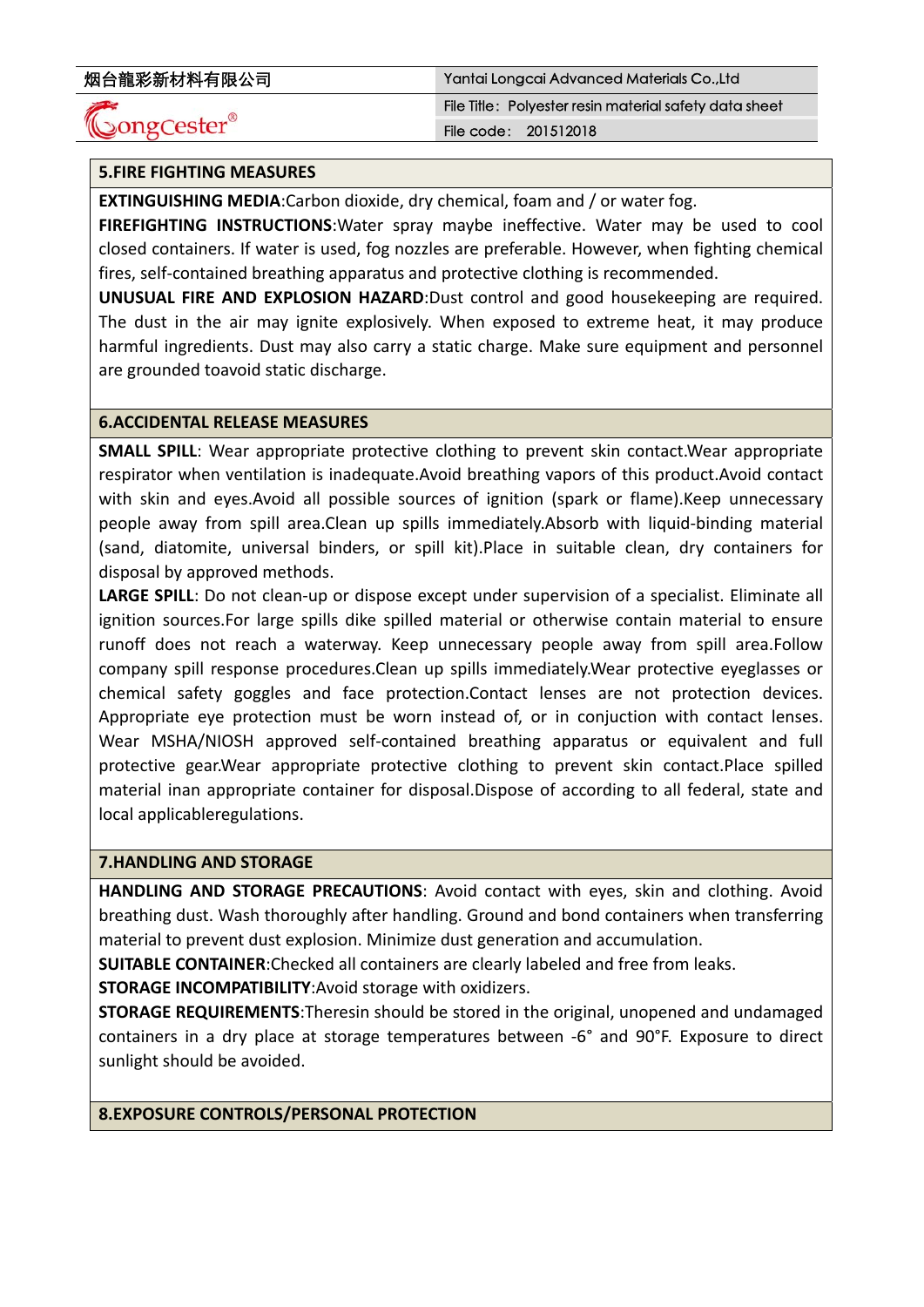| 烟台龍彩新材料有限公司 |  |
|-------------|--|
|-------------|--|

**DISCRETION ADVICED**:Yantai LongcaiAdvanced Materials Co., Ltd takes no responsibility for determining what measures are required for personal protection in any specific application. The general information given should be used with discretion.

**ENGINEERING CONTROLS**:Ventilation equipment should be explosion proof. Curing ovens should be properly vented to prevent release of curing off gases into the workplace. **PERSONAL PROTECTION**:



**RESPIRATORY PROTECTION**:Required for dusts and fume conditions.

**SKIN PROTECTION**: Use neoprene or other nonporous gloves. Neoprene or plastic apron and protective clothing covering exposed skin areas.

**EYE PROTECTION**: Avoid contact with eyes. Wear goggles if there is a likelihood of contact with eyes. Eyewash stations and safety showers should be readily available in handling areas. Use safety eyewear with perforated side shields.

**HYGIENIC PRACTICES**: Wash hands thoroughly before eating and using washroom. Remove contaminated clothing immediately and do not wearagain until it has been properly laundered.

# **9.PHYSICAL AND CHEMICAL PROPERTIES**

| <b>APPEARANCE: Granular solid</b>                    |
|------------------------------------------------------|
| <b>COLOR:</b> Transparent                            |
| <b>ODOR:</b> No odor                                 |
| <b>MELTING POINT: NOT APPLICABLE</b>                 |
| <b>BOILING POINT: NOT APPLICABLE</b>                 |
| <b>FIRE POINT:NOT APPLICABLE</b>                     |
| $1.18$ g/cm <sup>3</sup><br><b>SPECIFIC GRAVITY:</b> |
| <b>SOLID CONTENT: 100.0 %</b>                        |
|                                                      |

# **10.STABILITY AND REACTIVITY**

**CHEMICAL STABILITY (CONDITIONS TO AVOID)**:Avoid exposure to sparks, open flame, hot surfaces, and all sources of heat and ignition. May produce hazardous fumes when heated to decomposition as in welding. Fumes may contain carbon monoxide, carbon dioxide, and oxides of nitrogen.

**INCOMPATIBILITY**: None Known.

**HAZARDOUS POLYMERIZATION**:Will not occur

**STABILITY**: This product is stable.